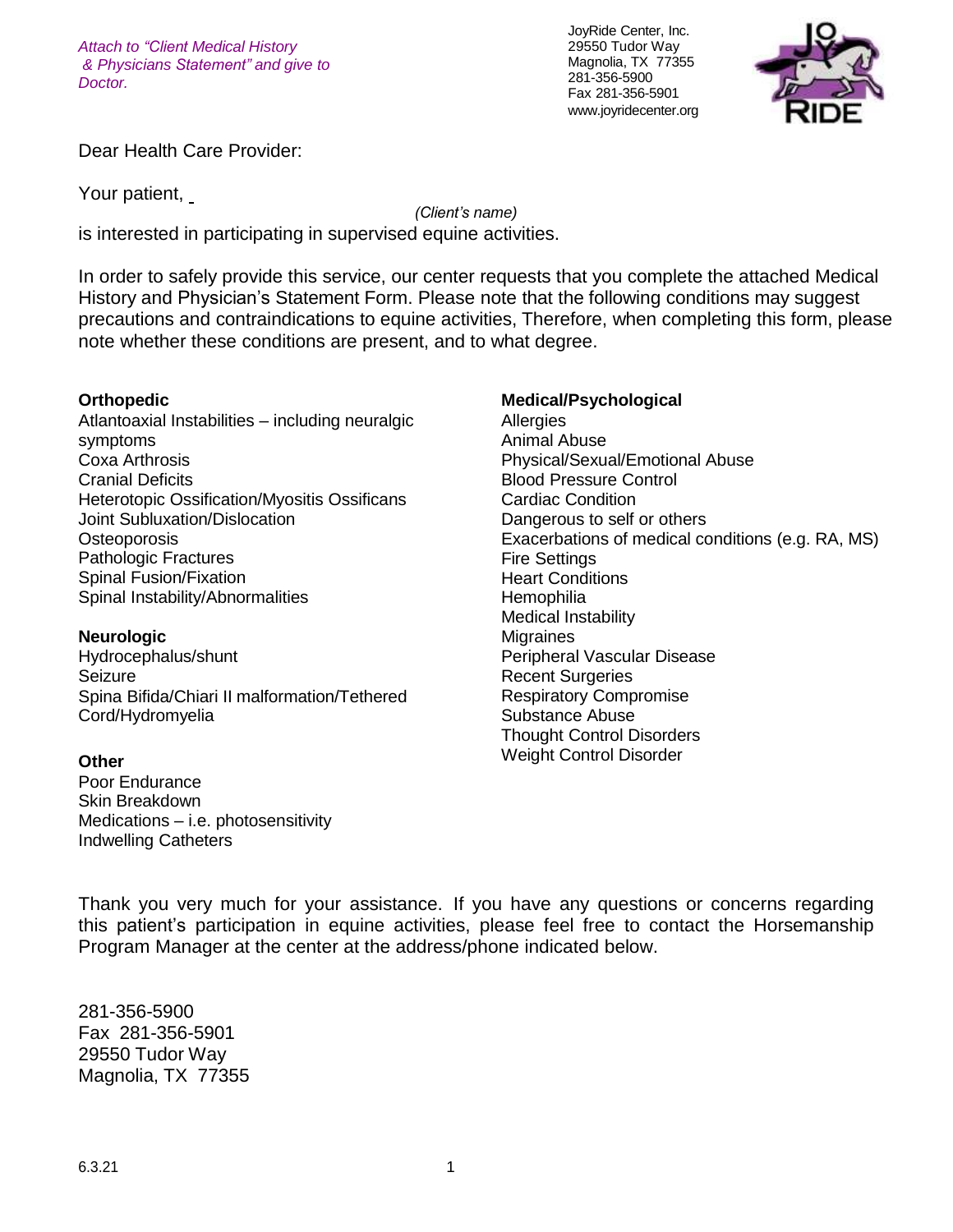# **Client Medical History And** Physician's Statement

*To be completed by physician and returned to JoyRide Center*

JoyRide Center, Inc. 29550 Tudor Way Magnolia, TX 77355 281-356-5900 Fax 281-356-5901 [www.joyridecenter.org](http://www.joyridecenter.org/)



| <b>Client Name:</b>                                                                                 |              |                                  |  | M/F:            | Date of Birth:                                 |  |                  |
|-----------------------------------------------------------------------------------------------------|--------------|----------------------------------|--|-----------------|------------------------------------------------|--|------------------|
| Guardian Name:                                                                                      |              |                                  |  | Guardian Phone: |                                                |  |                  |
| Height:                                                                                             | Weight:      |                                  |  |                 | Has client had a bone density test: Y N Score: |  |                  |
| Diagnosis:                                                                                          |              |                                  |  |                 | Date of Onset:                                 |  |                  |
| CurrentMedications:                                                                                 |              |                                  |  |                 |                                                |  |                  |
| Known Allergies:                                                                                    |              |                                  |  | Treatment:      |                                                |  |                  |
| Past/Prospective Surgeries:                                                                         |              |                                  |  |                 |                                                |  |                  |
| Shunt Present: Y N                                                                                  |              | Date of last revision:           |  |                 |                                                |  |                  |
| Seizure Type: _                                                                                     |              | Controlled: Y N                  |  |                 | Date of Last Seizure:                          |  |                  |
| Mobility: Independent Ambulation: DYes                                                              |              | $\square$ No                     |  |                 | Assisted Ambulation: DYes                      |  | □No              |
| Wheelchair:<br>$\Box$ Yes                                                                           | $\square$ No | <b>Braces/Assistive Devices:</b> |  |                 |                                                |  |                  |
| <b>For those with Down Syndrome:</b> A yearly medical exam including a complete neurologic exam has |              |                                  |  |                 |                                                |  |                  |
| been done and shows no evidence of Atlantoaxial Instability. $\Box$ Yes                             |              |                                  |  |                 | $\Box$ No                                      |  | <b>I</b> nitials |
| <b>For those with Scoliosis:</b> Please indicate degree and location of curvature                   |              |                                  |  |                 |                                                |  |                  |

*Please indicate current or past special needs in the following systems/areas, including surgeries:*

| <b>ARFAS</b>         | <b>YFS</b> | <b>NO</b> | <b>ARFAS</b>   | <b>YFS</b> | <b>NO</b> | <b>ARFAS</b>        | <b>YFS</b> | <b>NO</b> |
|----------------------|------------|-----------|----------------|------------|-----------|---------------------|------------|-----------|
| Auditory             |            |           | <b>Skin</b>    |            |           | Orthopedic          |            |           |
| Visual               |            |           | Immunity       |            |           | Allergies/Asthma    |            |           |
| Tactile<br>Sensation |            |           | Pulmonary      |            |           | Learning Disability |            |           |
| Speech               |            |           | Neurologic     |            |           | Cognitive           |            |           |
| Cardiac              |            |           | Muscular       |            |           | Psychological       |            |           |
| Circulatory          |            |           | <b>Balance</b> |            |           | Pain                |            |           |

Please provide additional comments for areas marked "yes" above or list any special precautions/needs:

| Given the above diagnosis and medical information, this person is not medically precluded from participation in equine-assisted activities and/or<br>therapies. I understand that the PATH Intl. Center will weigh the medical information given against the existing precautions and contraindications.<br>Therefore, I refer this person to the PATH Intl. Center for ongoing evaluation to determine eligibility for participation. |  |  |  |  |  |  |
|----------------------------------------------------------------------------------------------------------------------------------------------------------------------------------------------------------------------------------------------------------------------------------------------------------------------------------------------------------------------------------------------------------------------------------------|--|--|--|--|--|--|
|                                                                                                                                                                                                                                                                                                                                                                                                                                        |  |  |  |  |  |  |
|                                                                                                                                                                                                                                                                                                                                                                                                                                        |  |  |  |  |  |  |
| Address:                                                                                                                                                                                                                                                                                                                                                                                                                               |  |  |  |  |  |  |
| Phone: $(\_\_\_\_\_)\_\_\_\_\_\_\_$                                                                                                                                                                                                                                                                                                                                                                                                    |  |  |  |  |  |  |